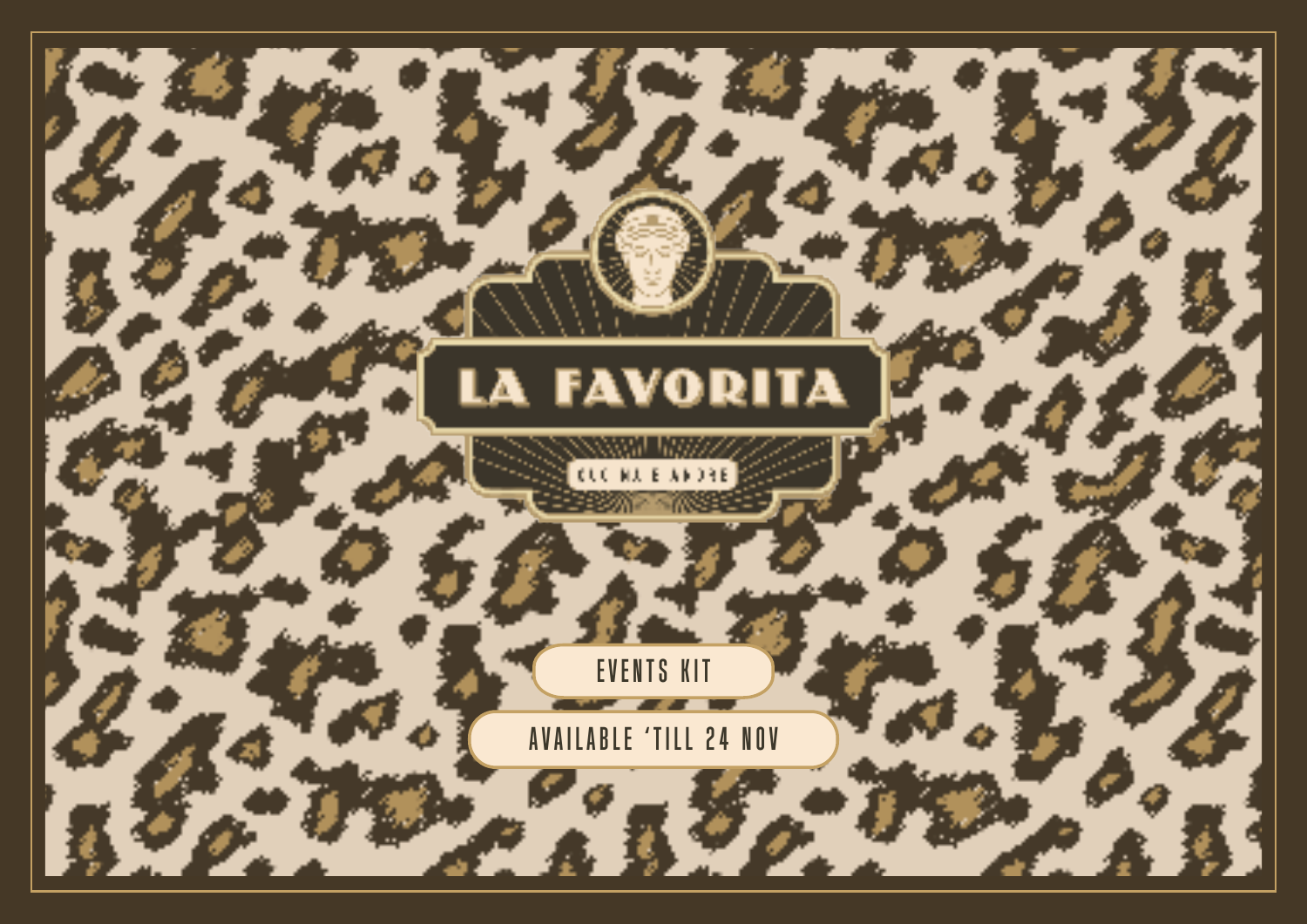

## MODERN ITALIAN TRATTORIA LA FAVORITA -

### **CONCEPT**

La Favorita will delight guests in a vibrant and inviting decor inspired by Italian 60s extravagance and eccentricity. Across a layered assortment of bar, open-floor and private dining spaces, La Favorita will be the perfect spot to enjoy a hearty selection of fresh-cooked Italian classics amongst friends, families and colleagues. Buon Gusto!

### **FOOD & BEVERAGE**

Serving nostalgic Italian cuisine for larger-than-life personalities with the appetites to match, La Favorita is sure to entertain and delight all who come to the new venue for a group meal. Menus travel the length and breadth of Italy with large sharing plates served family-style that are rich in flavour, bold in character and presentation, with and emphasis on the freshest, quality ingredients. The beverage program features a generous range of free flow options to round out an extravagant fullbodied dining experience.

> **FOR MORE INFORMATION, PLEASE CONTACT INFO@FAVORITA.HK | +852 2788 1993 BUSINESS ENQUIRIES VIA WHATSAPP | +852 6503 9381**



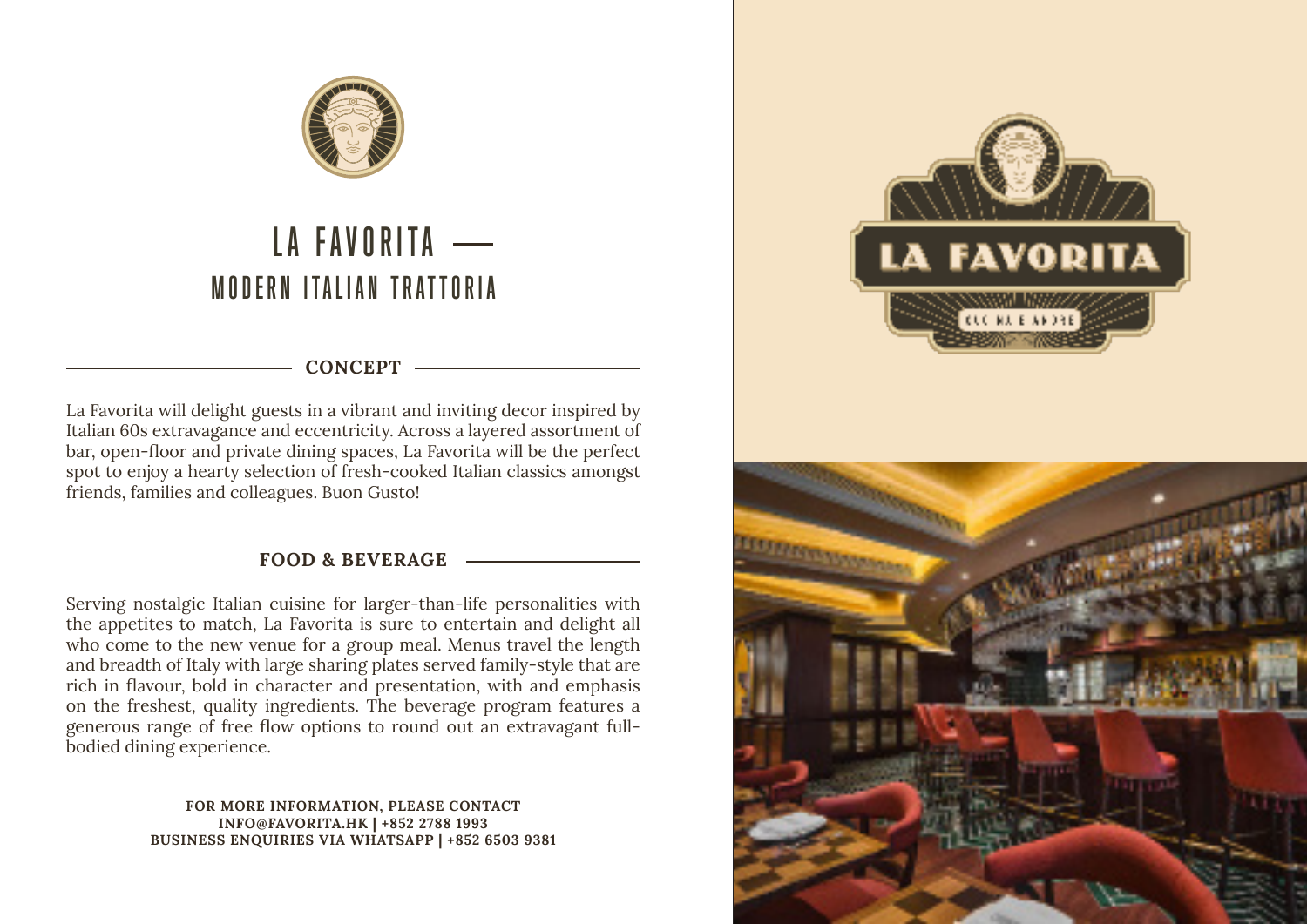## **LA FAVORITA**



| <b>HOURS</b>                 |                 |
|------------------------------|-----------------|
| Lunch                        | $11:00 - 14:30$ |
| <b>Brunch</b>                | $11:00 - 14:30$ |
| Dinner:                      |                 |
| $Sun$ - Thu                  |                 |
| Fri - Sat                    |                 |
| <b>CAPACITY</b>              |                 |
| The Atrium                   | $80 - 90$       |
| <b>Torino Fc</b>             | 60              |
| <b>Private Dining Rooms:</b> |                 |
| Sala di Pranzo               | 12              |
| Pasta Bar                    | 16              |
| <b>Total Capacity</b>        | 150             |

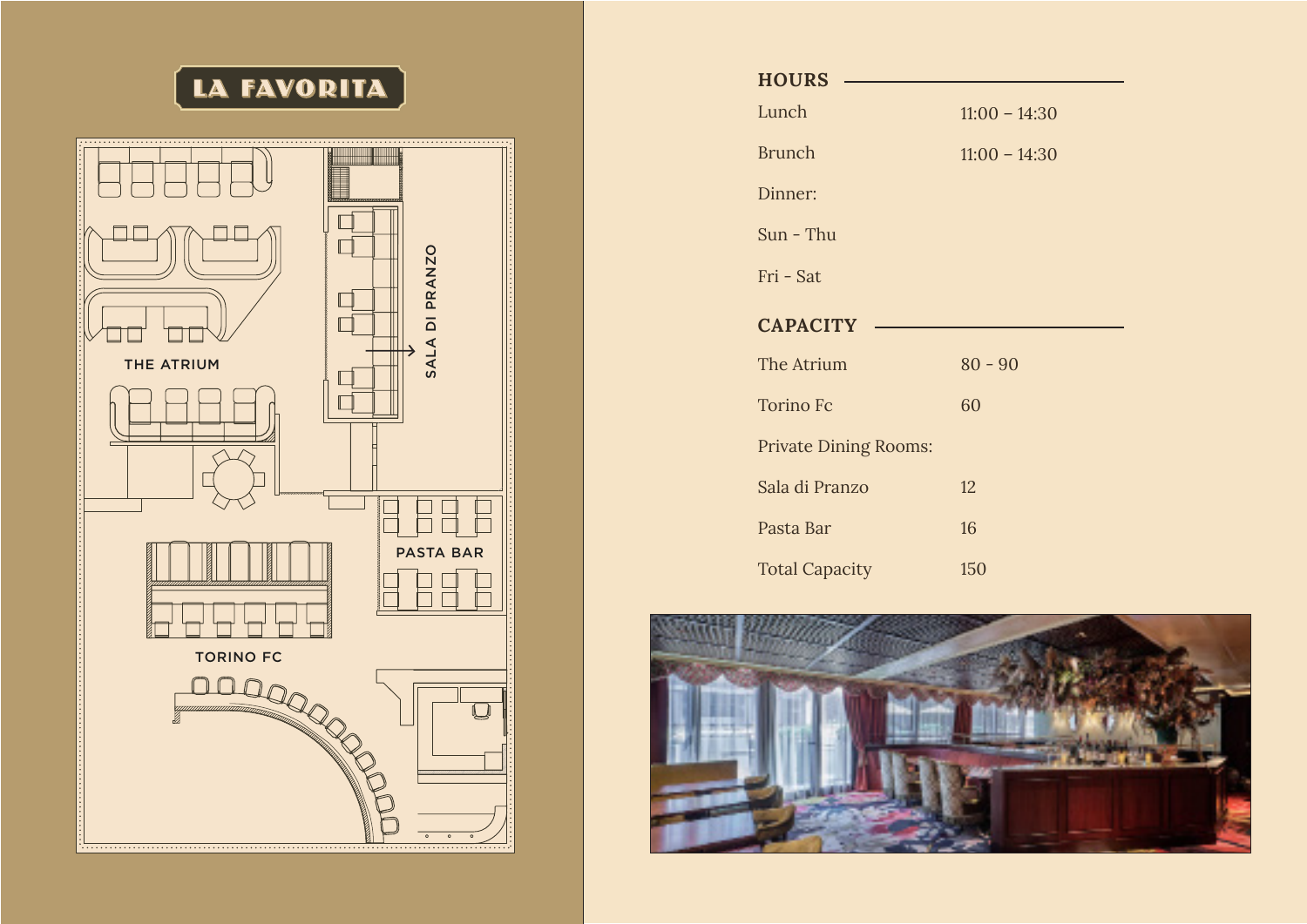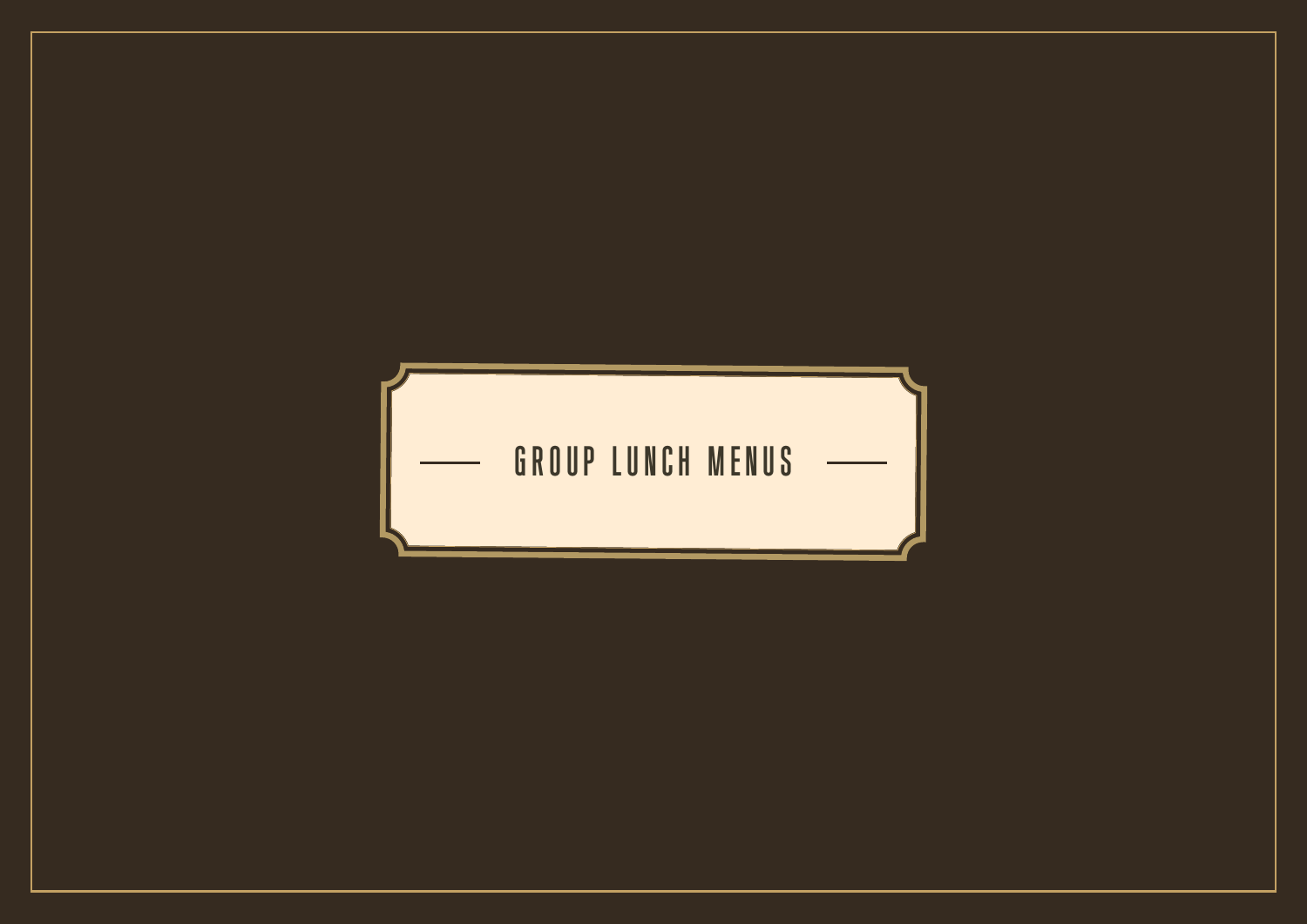**ALL FOR SHARING 288 PP**

## GROUP LUNCH MENU A GROUP LUNCH MENU B

**TOMATO SALAD (V)** Feta, cucumber, almonds, black olives **CALAMARI FRITTI** Fried calamari, chilli garlic mayo, lemon **PROSCIUTTO DI PARMA, AGED 24 MONTHS** House smoked vegetables

### SECONDI

**MAFALDINE ALLA BOLOGNESE** Beef, pork sausage, tomato, parmigiano reggiano, herbs **RISOTTO AI FUNGHI (V)** Porcini mushrooms, Parmigiano Reggiano, shallot butter **CODFISH ALLA MUGNAIA** Lemon, potato salad, butter, capers, olives

DOLCI

**CHOCOLATE CAKE**

**\*VEGETARIAN OPTION AVAILABLE ON REQUEST Subject to 10% service charge**

**ALL FOR SHARING 398 PP**

### ANTIPASTI ANTIPASTI

**TOMATO SALAD (V)** Feta, cucumber, almonds, black olives **CALAMARI FRITTI** Fried calamari, chilli garlic mayo, lemon **TARTARE DI TONNO** Raw tuna, cucumber salad, spicy puttanesca dressing **CHARCUTERIE** Focaccia pugliese, Mortadella, Parma, Italian Cheese

### SECONDI

**TAGLIOLINI AL TARTUFO (V)** Butter, shallot, white truffle paste, fresh shaved truffle **GRAN KING CRAB CHITARRA** King crab sauce, soffritto, capers, parsley **TAGLIATA DI MANZO** Wagyu beef striploin, roasted potatoes **CODFISH ALLA MUGNAIA** Lemon, potato salad, butter, capers, olives

#### DOLCI FREE FLOW **FREE FLOW 228 CLASSIC PISTACHIO CREME BRULEE** . . . . . . . . . . . . . . . . . Sicilian pistachios, **FREE FLOW** raspberry sorbet **298 SPIRIT**

**\*VEGETARIAN OPTION AVAILABLE ON REQUEST Subject to 10% service charge**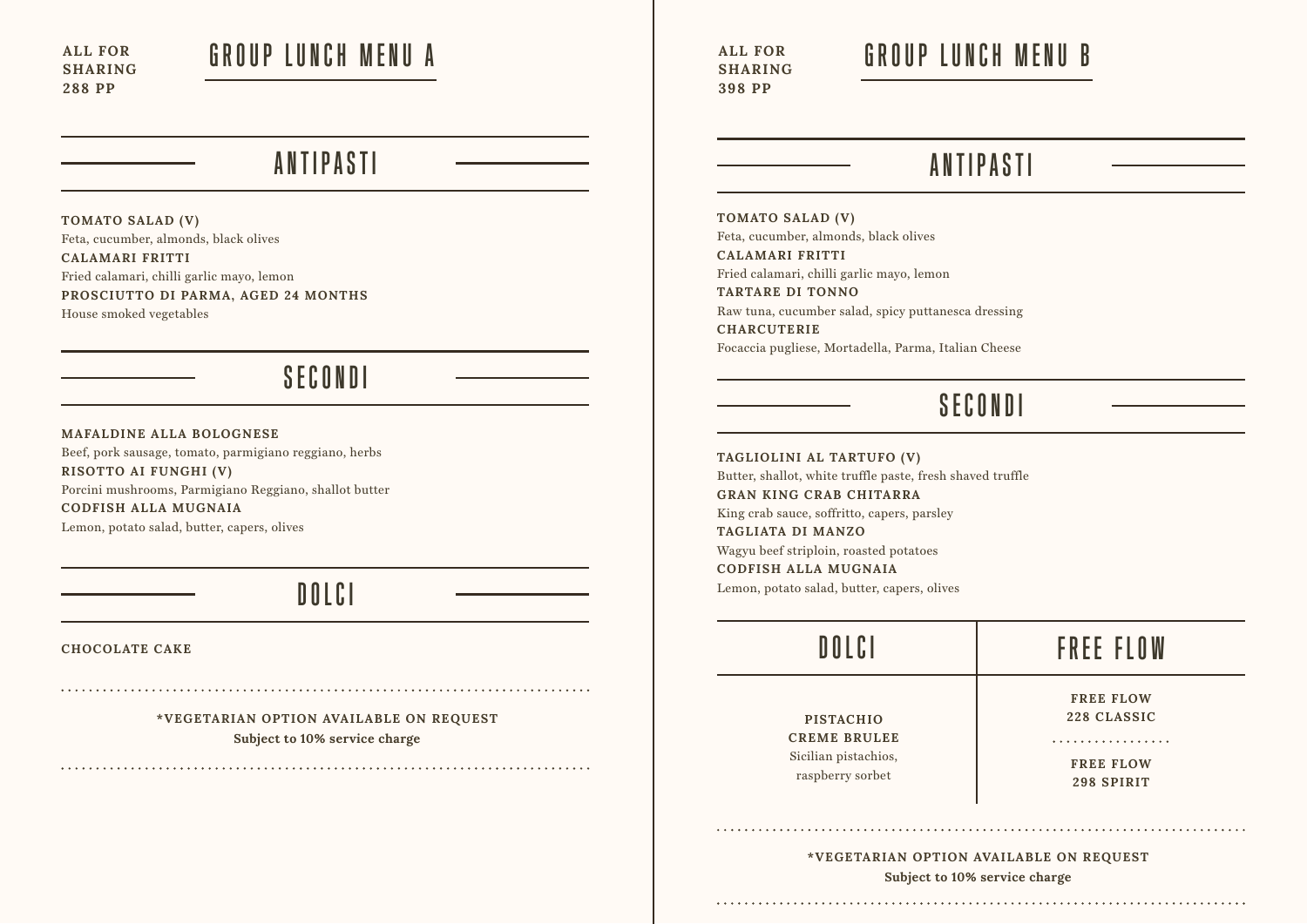**SERVED INDIVIDUALLY 378PP**

## EXECUTIVE LUNCH

**\*REQUIRES PRE ORDER 48 HOURS PRIOR**

### ANTIPASTI

**CHOOSE 1 PP**

#### **BURRATA (V)**

Tomatoes from Sicily, extra virgin olive oil **CARPACCIO WITH GIARDINIERA** Roasted striploin, Italian pickled and sott'olio vegetables, ricotta salata **MEDITERRANEAN SEAFOOD STEW**

Clams, mussels, prawns, calamari stew with rich tomato sauce and country bread

### SECONDI

**CHOOSE 1 PP**

**TAGLIOLINI AL TARTUFO (V)** Butter, shallot, white truffle paste, fresh shaved truffle **LOBSTER RAVIOLONI +80** Fresh lobster, champagne crema, bisque **TAGLIATA DI MANZO** Wagyu beef striploin, roasted potatoes **CODFISH ALLA MUGNAIA** Lemon, potato salad, butter, capers, olives

**MAFALDINE ALLA BOLOGNESE**

Beef, pork sausage, tomato, parmigiano reggiano, herbs



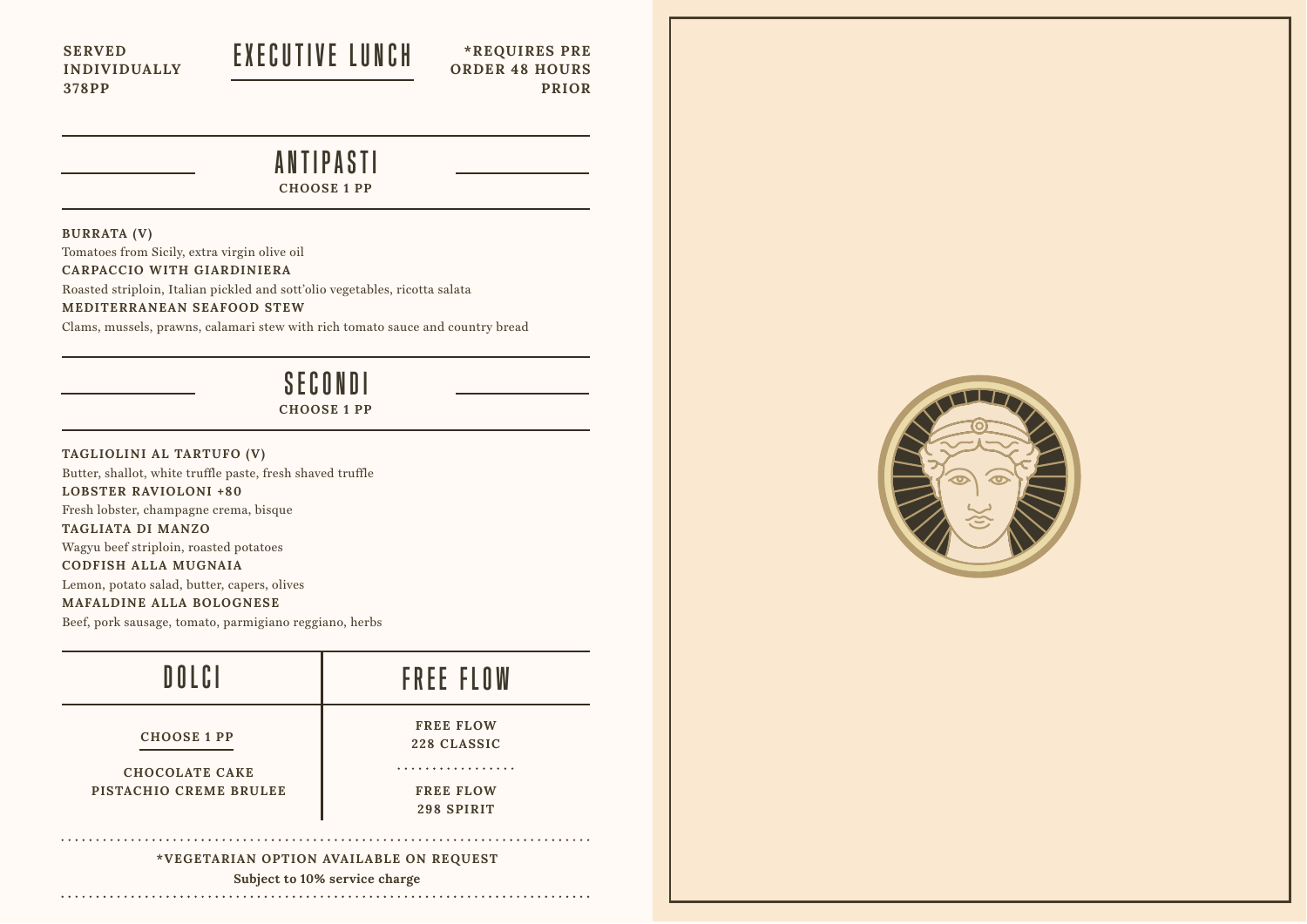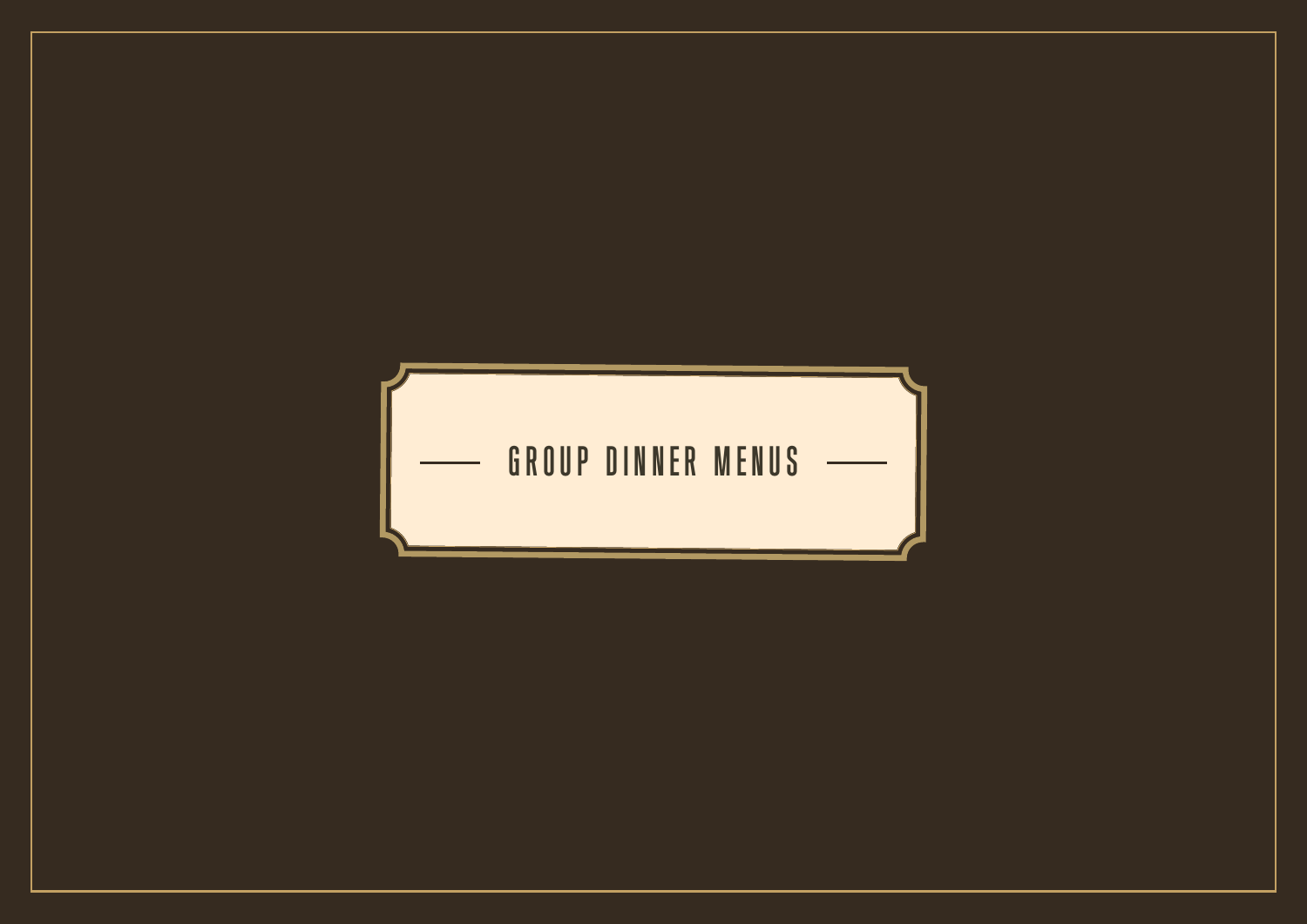**ALL FOR SHARING 490 PP**

## GROUP DINNER MENU A GROUP DINNER MENU B

**TOMATO SALAD (V)** Feta, cucumber, almonds, black olives **CALAMARI FRITTI** Fried calamari, chilli garlic mayo, lemon **VITELLO TONNATO DELLA DOMENICA** Roasted veal, tuna mayo, Sicilian capers

### SECONDI

#### **MAFALDINE ALLA BOLOGNESE**

Beef, pork sausage, tomato, parmigiano reggiano, herbs **RISOTTO AI FUNGHI (V)** Porcini mushrooms, Parmigiano Reggiano, shallot butter **CODFISH ALLA MUGNAIA** Lemon, potato salad, butter, capers, olives

### DOLCI

### **LEMON SORBET** Lemon curd, crumble, lemon sorbet **PISTACHIO CREME BRULEE**

Sicilian pistachios, raspberry sorbet

**ALL FOR SHARING 580 PP**

### ANTIPASTI ANTIPASTI

#### **BURRATA (V)**

Tomatoes from Sicily, extra virgin olive oil **CARPACCIO WITH GIARDINIERA** Roasted striploin, Italian pickled and sott'olio vegetables, ricotta salata **MEDITERRANEAN SEAFOOD STEW** Clams, mussels, prawns, calamari stew with rich tomato sauce and country bread **CHARCUTERIE** Focaccia pugliese, Mortadella, Parma, Italian Cheese

### PRIMI

**TAGLIOLINI AL TARTUFO (V)** Butter, shallot, white truffle paste, fresh shaved truffle **GRAN KING CRAB CHITARRA** King crab sauce, soffritto, capers, parsley

### SECONDI

### **TAGLIATA DI MANZO**

Wagyu beef striploin, roasted potatoes **TURBOT AL CARTOCCIO** Artichokes, sun-dried tomatoes, chickpeas, lemon

DOLCI

**GRAND DESSERT PLATTER** Delizia al limone, torta al cioccolato, seasonal fruit

#### 

### **Subject to 10% service charge Subject to 10% service charge**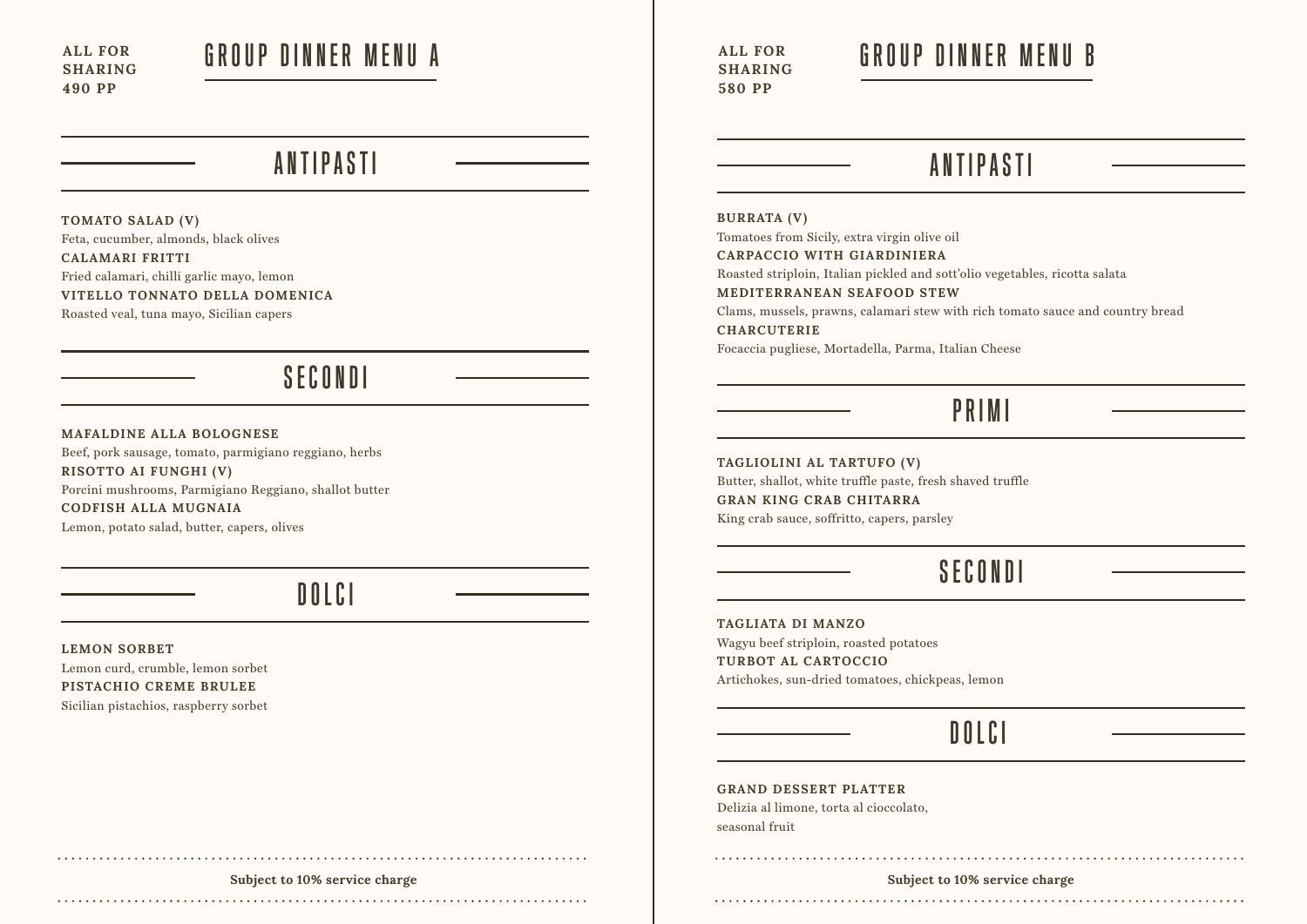**ALL FOR SHARING 780 PP**

## GROUP DINNER MENU C

ANTIPASTI

**BURRATA (V)**

Tomatoes from Sicily, extra virgin olive oil

**FANCY BEEF TARTARE**

Parmigiano and black truffle fondue, foie gras, hand-chopped striploin, fresh shaved truffle **BRANZINO CRUDO**

Mediterranean sea bass, lilliput capers, taggiasca olives, stracciatella, acqua di pomodoro **CHARCUTERIE**

Focaccia pugliese, Mortadella, Parma, Italian Cheese

### PRIMI

**GNOCCHETTI SARDI** Italian sausage ragu, saffron dough, cavolo toscano **LOBSTER TAGLIATELLE**

Fresh whole lobster, bisque, cherry tomato, basil

### SECONDI

**BISTECCA ALLA FIORENTINA**

T-bone steak, garlic, tomato salad **TURBOT AL CARTOCCIO** Artichokes, sun-dried tomatoes, chickpeas, lemon

DOLCI

### **GRAND DESSERT PLATTER**

Delizia al limone, torta al cioccolato, seasonal fruit

### 

**ALL FOR SHARING 550 PP**

## GROUP VEGETARIAN MENU

### ANTIPASTI

#### **BURRATA**

Tomatoes from Sicily, extra virgin olive oil **MUSHROOM ARANCINI** Porcini, mozzarella, salsa pomodoro **HUMMUS "ALL'ITALIANA''** Cannellini hummus, Adagio olive oil, cucumber, red radish, celery, fennel

### PRIMI

**TAGLIOLINI AL TARTUFO** Butter, shallot, white truffle paste, fresh shaved truffle **LINGUINE DI AMALFI** Butter, Amalfi lemons, garlic

### SECONDI

**RISOTTO AI FUNGHI**

Porcini, morels mushrooms, parmigiano, shallot butter **BAKED EGGPLANT E SCAMORZA**

Fried eggplant, smoked scamorza, tomato sauce, parmigiano

### DOLCI

**LEMON SORBET** Lemon curd, crumble, lemon sorbet

**PISTACHIO CREME BRULEE** Sicilian pistachios, raspberry sorbet

**Subject to 10% service charge Subject to 10% service charge**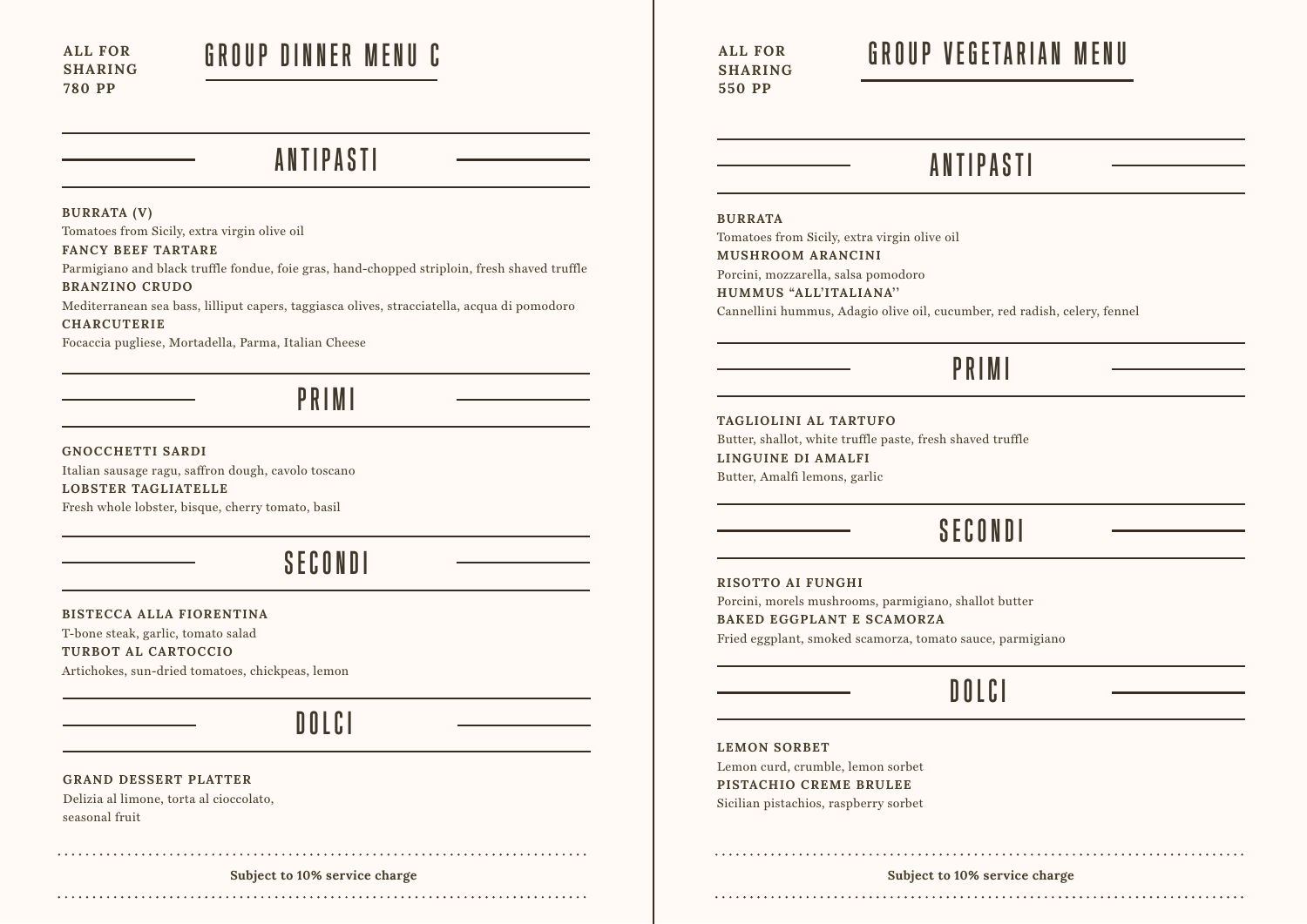## BEVERAGE PACKAGES

### BEVERAGE PACKAGE A 260 PP

**2 HOURS. ADDITIONAL HOUR 130 PP**

**PROSECCO SANTA MARGHERITA STELLATO VERMENTINO, SARDEGNA, ITALY SANTA CRISTINA CHIANTI SUPERIORE, TUSCANY ITALY PERONI DRAUGHT, ITALY**

### BEVERAGE PACKAGE B 360 PP

**2 HOURS. ADDITIONAL HOUR 180 PP** 

**G.H. MUMM CHAMPAGNE, FRANCE DUCA DI SALAPARUTA COLOMBA PLATINO INSOLIA, TERRE SICILIANE, ITALY CAMPOLIETI VALPOLICELLA RIPASSO, VENETO, ITALY PERONI DRAFT, ITALY**

**SPIRITS AVAILABLE BY THE GLASS ONLY. NO SHOTS OR BOTTLES.**